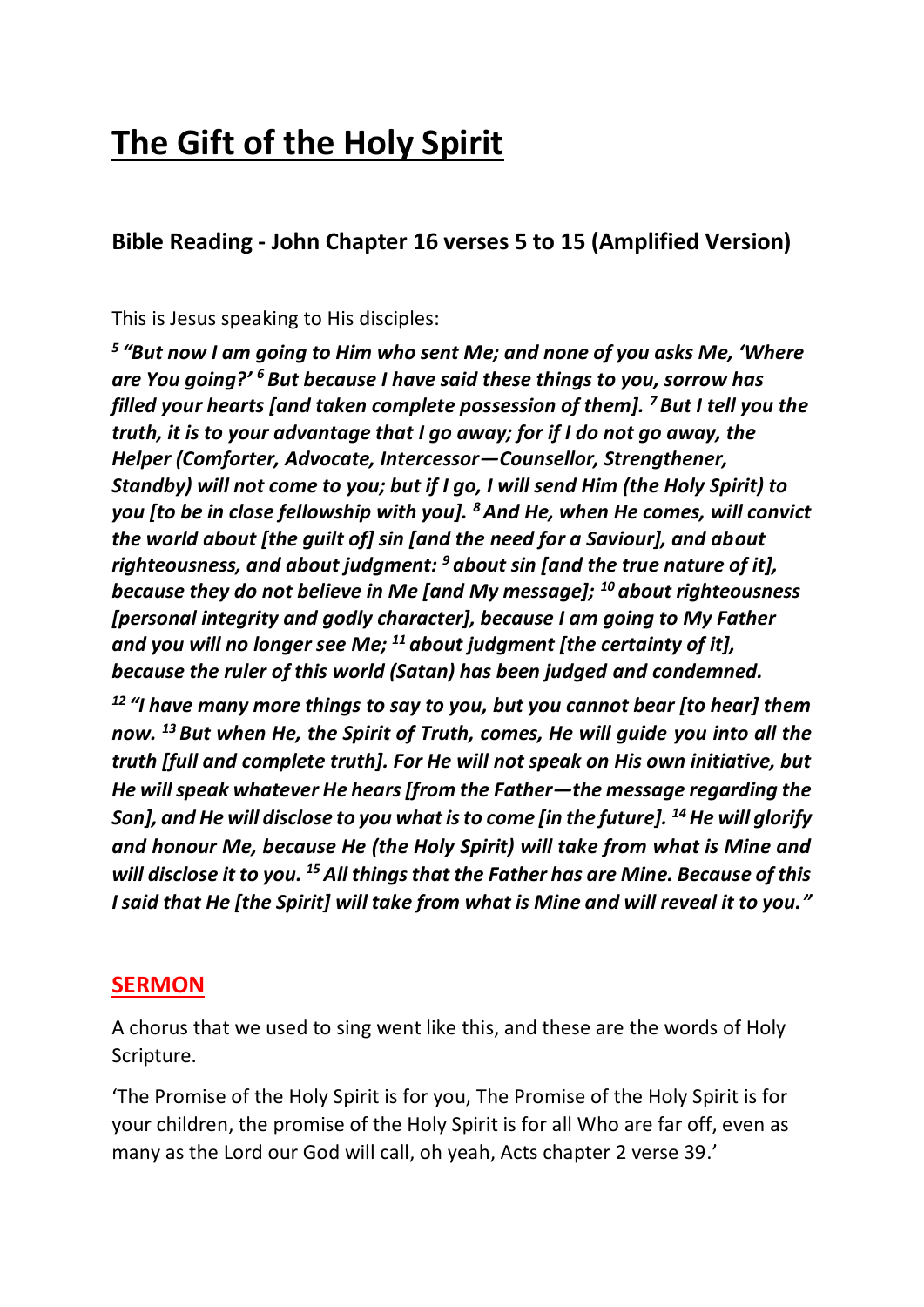I used to love singing that chorus, but I haven't sung it for fifteen years.

Acts 2 verse 39 (AMP) actually says this.

'For **the promise** [**of the Holy Spirit**] is for you and your children and for all who are far away [including **the** Gentiles], as many as **the** Lord our God calls to Himself.'

In our reading today Jesus promised His disciples that He would send His Holy Spirit to them, *after* his bodily death and resurrection. I'm sure they didn't know what he was talking about, just like many people today struggle with all things spiritual, including even *the concept* of what we call the Holy Trinity, let alone what it actually is.

Three persons in one? That concept is very hard to imagine isn't it? But the good news is we don't have to understand such things, we are asked to believe in them, rather than try to work them out.

In our Bible Reading today, Jesus said to His disciples, *"I will send Him (the Holy Spirit) to you [to be in close fellowship with you]."*

When Jesus says He will do something, it means He will do it. Jesus is, amongst other things, 'The Truth' and so He cannot lie.

Jesus is also God (Father, Son and Holy Spirit - that is *the Holy Trinity*).

Let's begin by recognising that belief (in what God and Jesus say) is **key** to the development and maturing of our faith. In fact in Hebrews chapter 11 and verse 6 we read that *'Without faith it is impossible to walk with God and please Him.'* Faith and belief in God and His Holy Word – His promises - are key to enjoying a deeper relationship with God.

Paul tells us in his letter to the Roman Church that if we believe in the power of the Holy Spirit we will *abound in hope and overflow with confidence in His promises.* (Romans 15v 13).

Twice to the Church in Corinth He tells *believers* that the Holy Spirit has been sent to us to *'guarantee the fulfilment of (God's) promise of eternal life.'* (2 Corinthians 1v22 and 2 Corinthians 5v5).

Paul reminds the Church in Ephesus of this same truth (Ephesians 1v13) that as a result of believing by faith in Christ Jesus as their Saviour, they were on that very day of believing, *'stamped with the seal of the promised Holy Spirit [the One promised by Christ] as owned and protected [by God].'*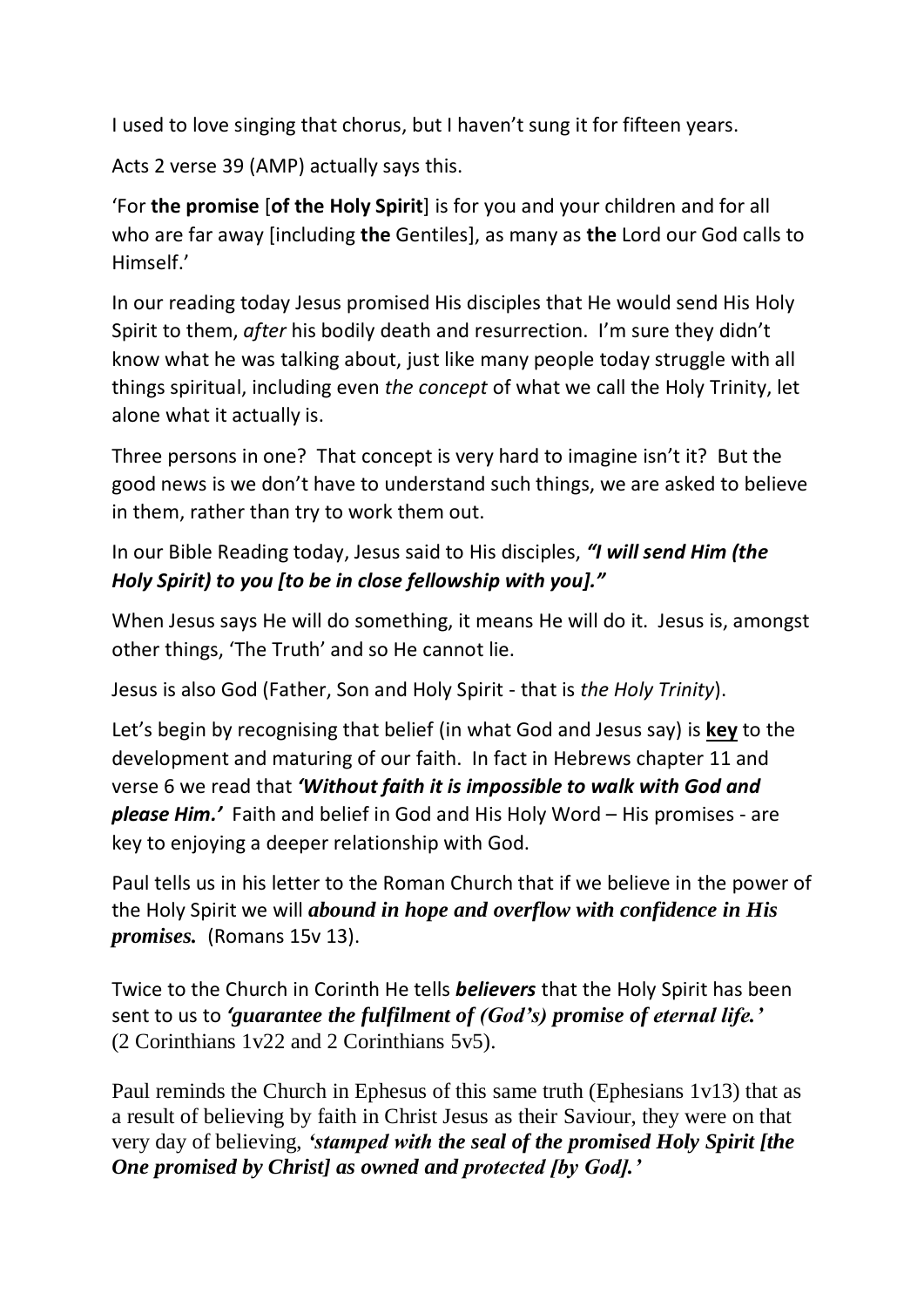To the Church in Galatia Paul, tells them the promise of the Holy Spirit only comes **through faith** not by the Old Testament law. (Galatians 3v14).

I hope you are getting the message. The promise of the Holy Spirit is for you **if** you will *believe* in Him - and He comes to you **by faith**, (as a result of your faith).

Let me ask you a question. Answer it in your heart. How is your faith today?

Do you *always* believe the promises of God? Or do you feel more like doubting Thomas, who we talked about last month?

Do you find yourself often struggling with unbelief? Are you subconsciously listening to the lies of the enemy and consequently finding yourself worrying a lot?

According to Oswald Chambers (that great man of God I have quoted several times to you in the past), worrying means *'God, I know you mean to leave me in the lurch.'* (Oswald Chambers entry for 20<sup>th</sup> April).

If we accept God's Promises by faith, even when they take some time to materialise, then our answer will be along these lines...

"Thank you Father for the gift of your indwelling Holy Spirit, I trust in you to fulfil your promises - I trust you for my complete provision."

On the other hand, if your faith is lacking, and you allow yourself to worry, your response may be more akin to…

"Hmmmm. Promises? What promises? I feel that God is going to leave me in the lurch…"

Chambers says the answer to the question "Is God able to fulfil His promises' depends on whether or not we have been filled with the Holy Spirit. And I agree.

So being filled with the Holy Spirit will give us an unflinching faith, trusting in God even when times are really difficult. No longer will we doubt.

According to the Bible, Paul had to remind Spirit-filled Christians in Corinth that their body was *'a temple of the Holy Spirit who is within you, whom you have [received as a gift] from God.*' (1 Corinthians 6 v 19). So even when we are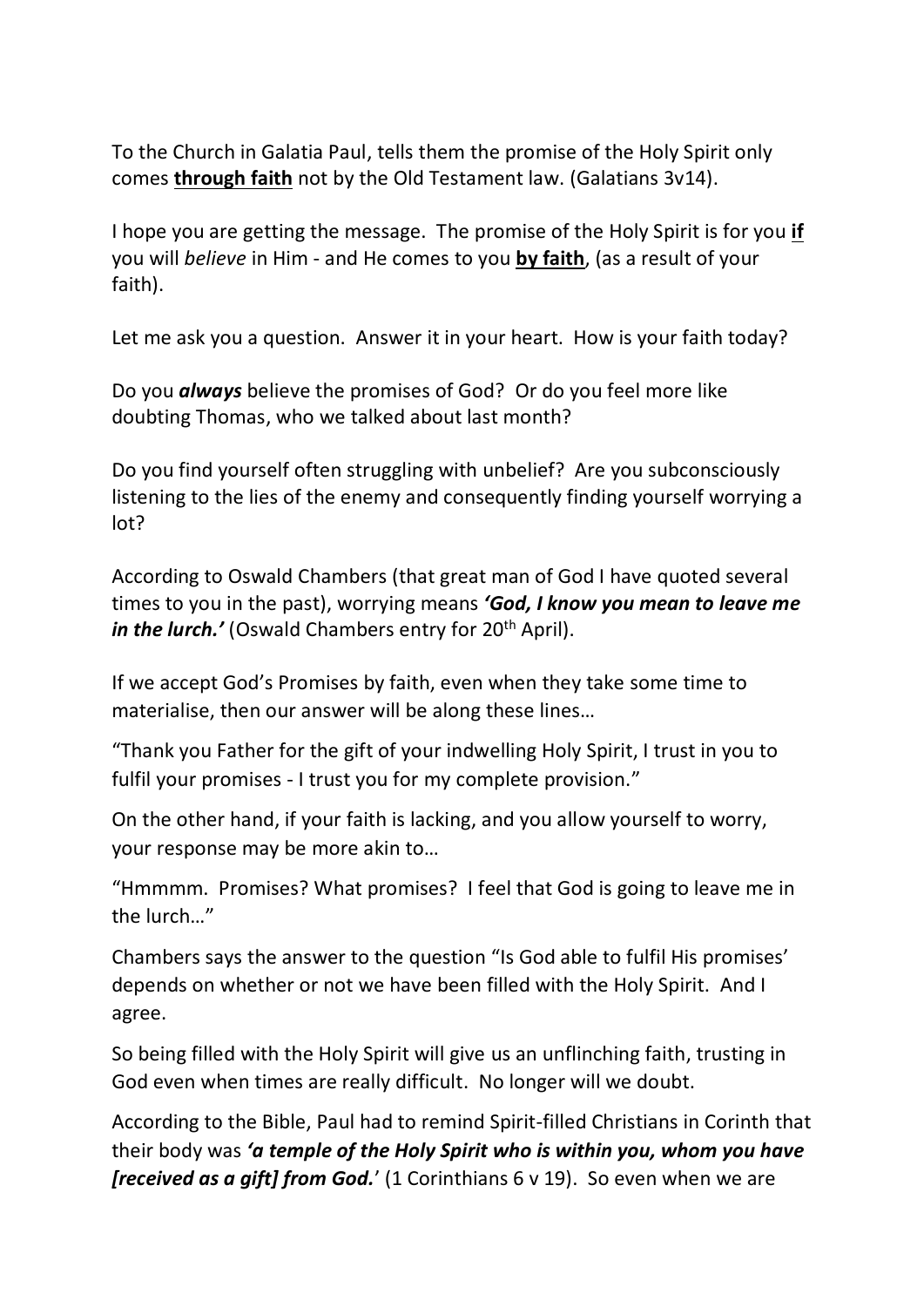Spirit-filled, it is not guaranteed that our faith won't waiver from time to time. We might get caught up in sin from time to time, too. But overall, our entire life will be different to what it was before we asked God's Holy Spirit to live in us.

Now I want to look at some of the key verses in today's Bible reading to see what we can discover about some of the many other benefits of inviting the Holy Spirit into our lives

Firstly, I want to focus on: Verses 7 to 11…

*'I tell you the truth, it is to your advantage that I go away; for if I do not go away, the Helper (Comforter, Advocate, Intercessor—Counsellor, Strengthener, Standby) will not come to you; but if I go, I will send Him (the Holy Spirit) to you [to be in close fellowship with you]. <sup>8</sup>And He, when He comes, will convict the world about [the guilt of] sin [and the need for a Saviour], and about righteousness, and about judgment: <sup>9</sup> about sin [and the true nature of it], because they do not believe in Me [and My message]; <sup>10</sup> about righteousness [personal integrity and godly character], because I am going to My Father and you will no longer see Me; <sup>11</sup> about judgment [the certainty of it], because the ruler of this world (Satan) has been judged and condemned.'*

What do we see here?

Jesus reassures us that He tells the truth. The Holy Spirit only comes because Jesus has gone back to the Father. It's a mystery, Jesus overcame death, He now has His glorified body, and lives for ever. He could have stayed here on earth and been our comforter, but for reasons best known to God, Jesus returned to Heaven (on Ascension Day which we celebrate next Thursday) and then He sends the Holy Spirit. We can't see Him, and be careful of liberal theologians who decline to refer to Him as 'He'. 'He' is he - not 'it'. Jesus calls the Holy Spirit 'He' and that's good enough for me!

What does the Holy Spirit bring to us if we receive Him? By the way, He won't force Himself upon you, you need to receive Him. You need to ask Him into your life – if you haven't already.

**Firstly, this text says 'He is our helper'**. The Greek word used here is *Paracletos*, and it means 'one called alongside to help'.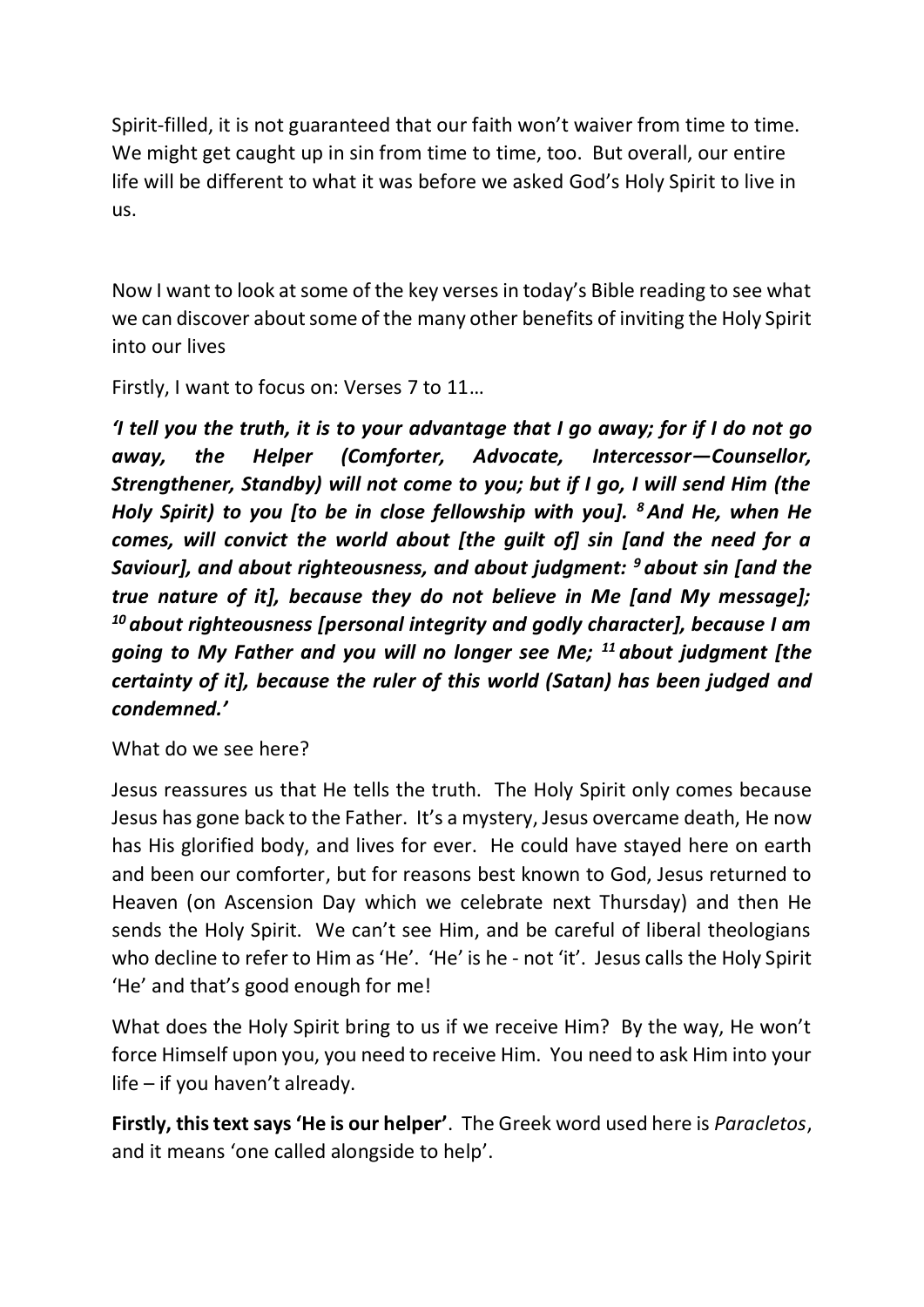Is it any wonder God sent His Holy Spirit to us. After all, we all need help during our life time, don't we?

I *certainly* do. In fact I find I need God's help every day, sometimes, just to survive the day!!

So he is our helper.

I love the Amplified Bible because so often the Greek or Hebrew doesn't translate simply into English so this translation of The Bible gives an amplified meaning. In the text, we read that helper also means *Comforter, Advocate, Intercessor—Counsellor, Strengthener, Standby.*

Let's start then with 'Comforter'.

Do you feel comforted today? If not, ask God to send you His Holy Spirit to comfort you. I've heard people who have hardly anything, tell of how peaceful and comforted they feel. Why? Because they are believers who know they are a 'Temple of the Holy Spirit' and they feel assured by His daily presence in their lives.

**Second, the Holy Spirit is our advocate**. That means He is one who 'pleads the cause of another', one who 'defends your cause', one who 'supports or promotes your interests'.

When you were younger and you went for a job interview, did you ever wonder why you got the job? If you are filled with the Holy Spirit it was not just because of your God-given talents, it was because the Holy Spirit pleaded your cause supernaturally with the employer and promoted your interests – he gave you that post out of love for you and because He cares for you.

I believe if you didn't get the job, it was because you wouldn't have fitted in, or you wouldn't have been happy there, or because God had something far better in mind for you. God is very interested in every tiny detail of your life and that includes the practical stuff, like getting a job or what home you live in!

The Holy Spirit is not only pleading your cause in the work place, or in your relationships or when the devil is on your case; the Holy Spirit is *interceding* for you. He is pleading your cause in God's throne-room. As the devil accuses you before God, the Holy Spirit brings the truth into the situation and God judges you as righteous because of the blood His Son shed for you on the Cross of Calvary.

**Thirdly, He is our counsellor** (our adviser).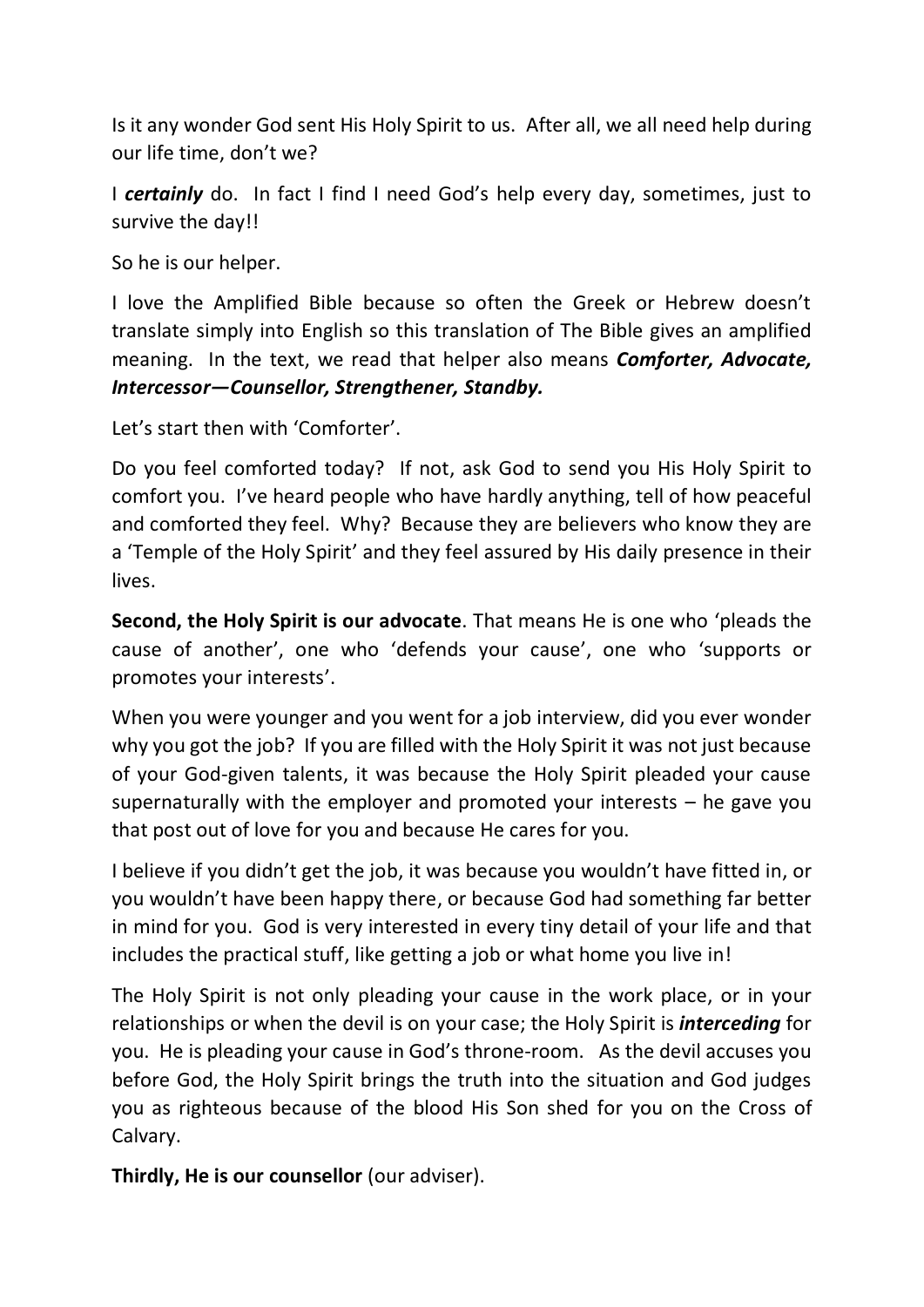If you don't know what to do about a difficult situation, ask the Holy Spirit. He will give you perfect advice. Advice you couldn't buy from any man (or woman).

Are you feeling afraid today? Ask the Holy Spirit to help you overcome your fear. He will reveal the truth to you. He will remind you of the Scriptures, for example: *'No weapon that is formed against you will succeed'* (Isaiah 54 v 17). Or this one*, 'And we know [with great confidence] that God [who is deeply concerned about us] causes all things to work together [as a plan] for good, for those who love God, to those who are called according to His plan and purpose'*. (Romans 8 verse 28).

## **Fourthly, the Holy Spirit is our Strengthener**.

If you are feeling weak today; if you can't see how you are going to get through the rest of the day, let alone next week, call on your Strengthener. He will show you a way where there is no apparent way. He will give you supernatural overcoming strength when you have no strength in the natural. Lean heavily on Him. He **can** take the load. Jesus said 'Take My yoke upon you and learn from Me [following Me as My disciple], for I am gentle and humble in heart, and you will find rest (renewal, blessed quiet) for your souls. (Matthew 11 v 29).

The Holy Spirit of Jesus Christ wants to provide rest for your tired weary soul. Invite Him in so He can do just that!

## **Finally the Holy Spirit is your Standby**.

I like that! I sometimes wish I had a standby button, don't you. Especially when I'm worn out, got more to do, can't cope, but I can't switch off just yet.

"I know, I'll press the standby button!" Holy Spirit I can't cope, please take over while I have a rest.

Actually 'standby' means so much more than that. The Amplified Bible is written in American and just listen to an American dictionary's meaning of the word 'standby'…

According to the Merriam Webster dictionary there are two meanings as a noun, firstly: *'One to be relied on, especially in emergencies'* and *'a favourite or reliable choice or resource'.*

The second meaning is **'one that is held in reserve, ready for use.'**

This dictionary also tells us that to 'put on standby' *means 'ready or available for immediate action or use'.*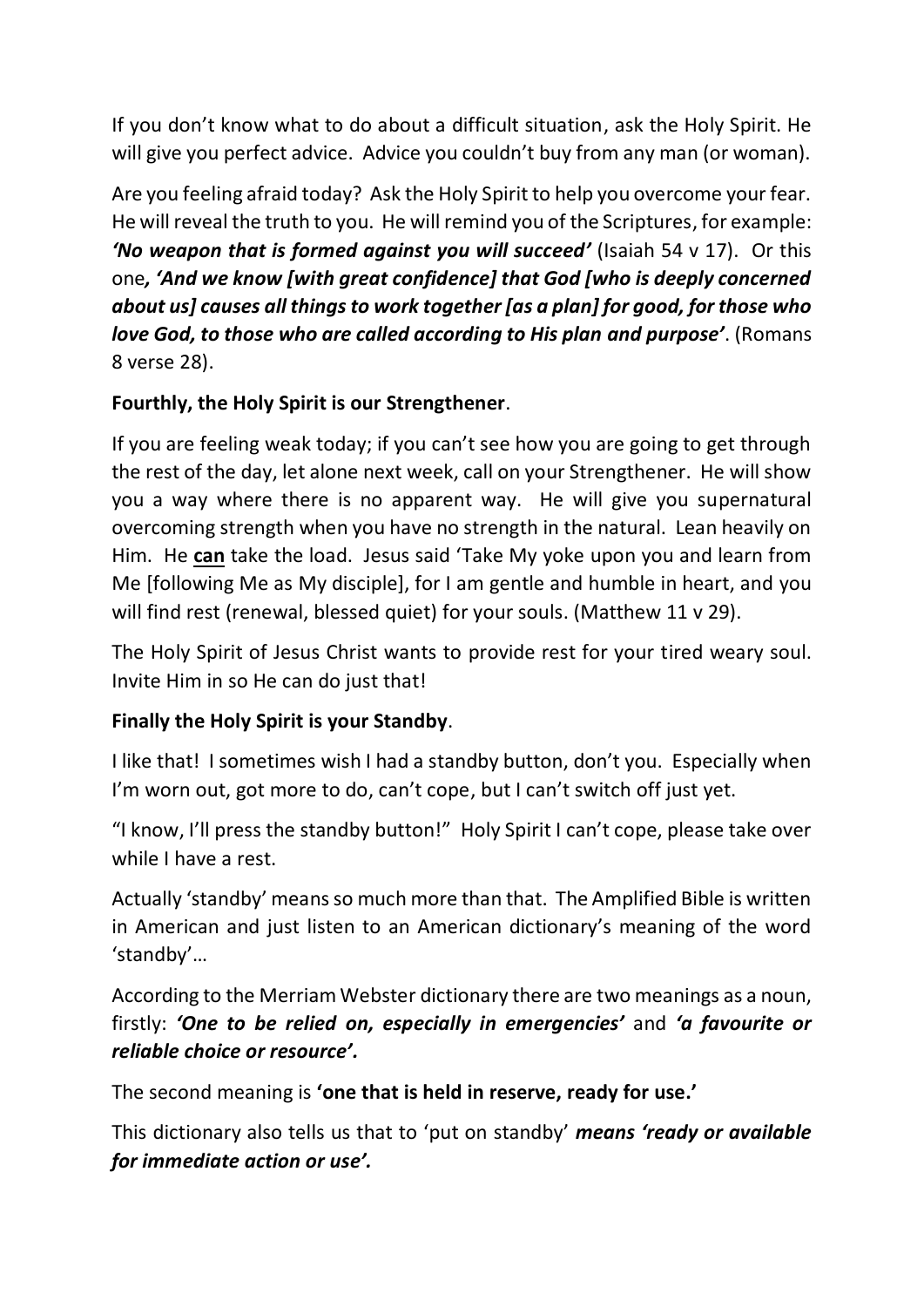I love the thought that we can rely upon the Holy Spirit, He is a reliable choice and there He is in reserve, tireless, always ready for use when we need His advice, wisdom, strength or peace.

The next thing we learn from this Scripture is that the Holy Spirit's role is also to convict the world of sin and its need of a Saviour – Jesus Christ. Unlike the devil, the Holy Spirit doesn't condemn us; He convicts us. He brings our sin to our attention and offers us the way of escape - of confession, forgiveness and repentance. In other words, the admission that what we are doing - or have done - is wrong and that we can choose to turn away from our sins and live the new life that can only be lived in the Spirit; allowing Him to do in and for us what we cannot do in our own strength. Why, because 'the spirit is willing but the flesh is weak.' (As Jesus said in Matthew 26 v 41).

We learn here too, that the Holy Spirit convicts about righteousness and judgement. Why does He need to do this?

Because it says Jesus is going to His Father, His job here on earth is done and now it is down to the Holy Spirit to continue God's work. It also tells us judgement is coming for the lost and the devil, because the ruler of this world (Satan) has been judged and condemned to his eternal fate in the lake of fire. That act of judgement hasn't come yet, so although the devil was defeated at the Cross, battles continue to be fought until the return of Christ.

I want to close by looking briefly at what we can learn from verses 13 and 14:

*<sup>13</sup> 'But when He, the Spirit of Truth, comes, He will guide you into all the truth [full and complete truth]. For He will not speak on His own initiative, but He will speak whatever He hears [from the Father—the message regarding the Son], and He will disclose to you what is to come [in the future]. <sup>14</sup>He will glorify and honour Me, because He (the Holy Spirit) will take from what is Mine and will disclose it to you.'*

Here we see a repetition of the fact that the Holy Spirit will reveal the truth to us. Jesus only ever spoke what His Father told Him too. Here we learn that likewise the Holy Spirit only speaks the truth as revealed to Him by Father God.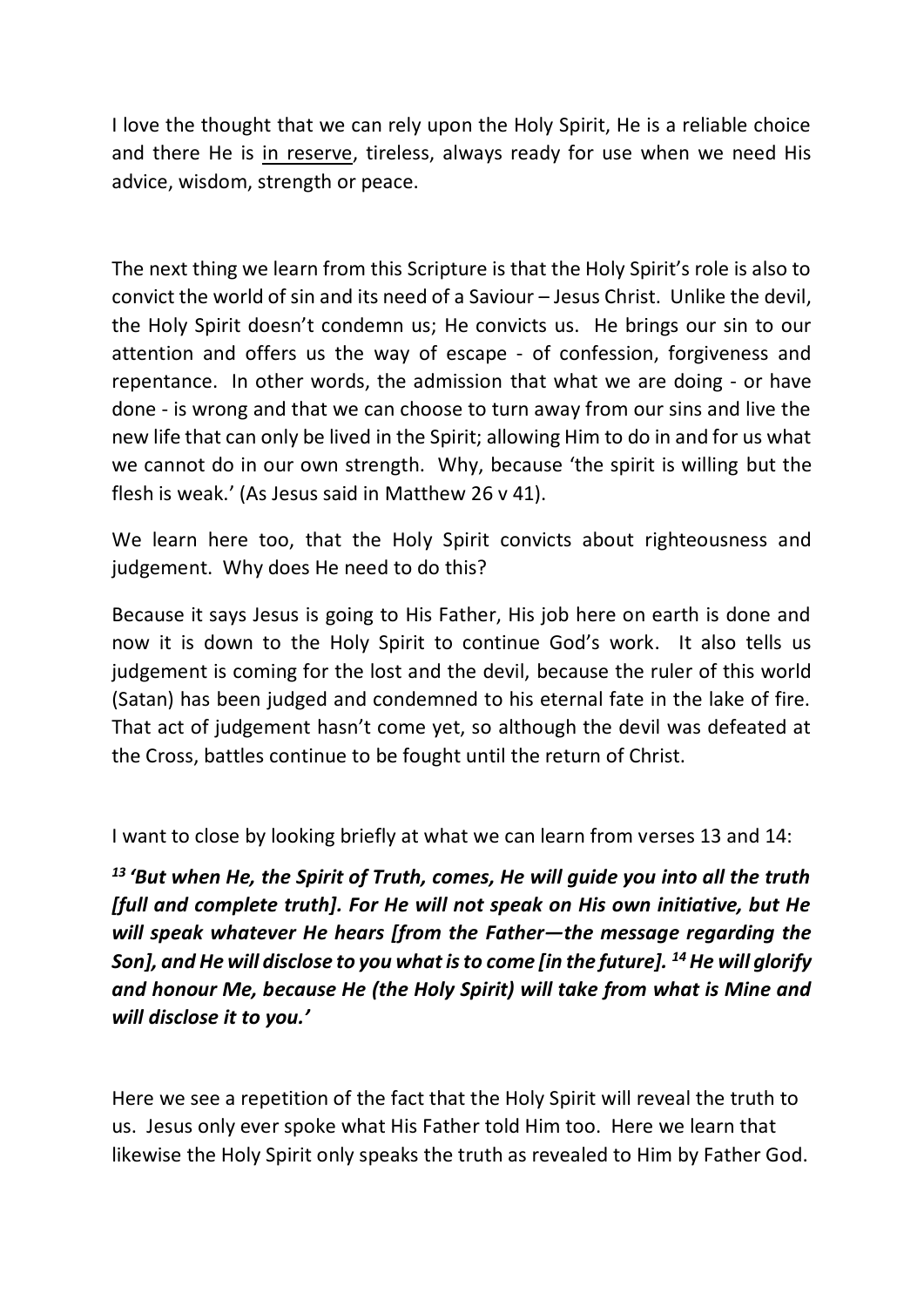Also the Holy Spirit glorifies and honours Jesus in all that He does, and discloses to us what Jesus tells Him.

If you struggle to understand the Bible, when you pick up that great Book, pray to God that He will reveal to you - by His Holy Spirit - exactly what He wants to tell you as you read it.

When I realised I had to do that, God opened up the Scriptures to me in a completely new way.

**Finally,** we learn here that the Holy Spirit will also disclose to us what is to come. From time to time, God speaks to me and also Michele and tells us things we couldn't know unless the Word came to us from God supernaturally. Many Christians have this experience. In some cases, as Paul confirms in 1 Corinthians chapter 12 God appoints specific people to be prophets to reveal in a Church-setting something God has told them about the present time, or the future. Also, as confirmed in Scripture, some of us will receive 'Words of Knowledge' from God to speak to others to help them with an issue they may be struggling with, of which the person giving the word, has no knowledge.

As I close, let me remind you the Holy Spirit is a gift from God. Father God loves to shower us with His gifts, but gifts have to be received.

You may say to me "Well I'm sure I have received the Holy Spirit already".

And that's fine; I would say to you "Is your life different to how it was before you received the Holy Spirit into your life?"

You see, you can accept Jesus into your life and profess to be a Christian and that is indeed a wonderful thing to do. But, if I can put it this way, all the fullness of God, all that He wants for you, doesn't come until and unless you accept His Holy Spirit into your life as well as His Son.

And why would anyone not want that, when we have heard of all the wonderful things that come with the infilling of the Holy Spirit?

If you said to me "Well I am not sure if I have been filled or not, how can I know if He is in me?

I would answer, we know because the way we are now is different to how we were before. Our automatic default has changed, and so we put God and